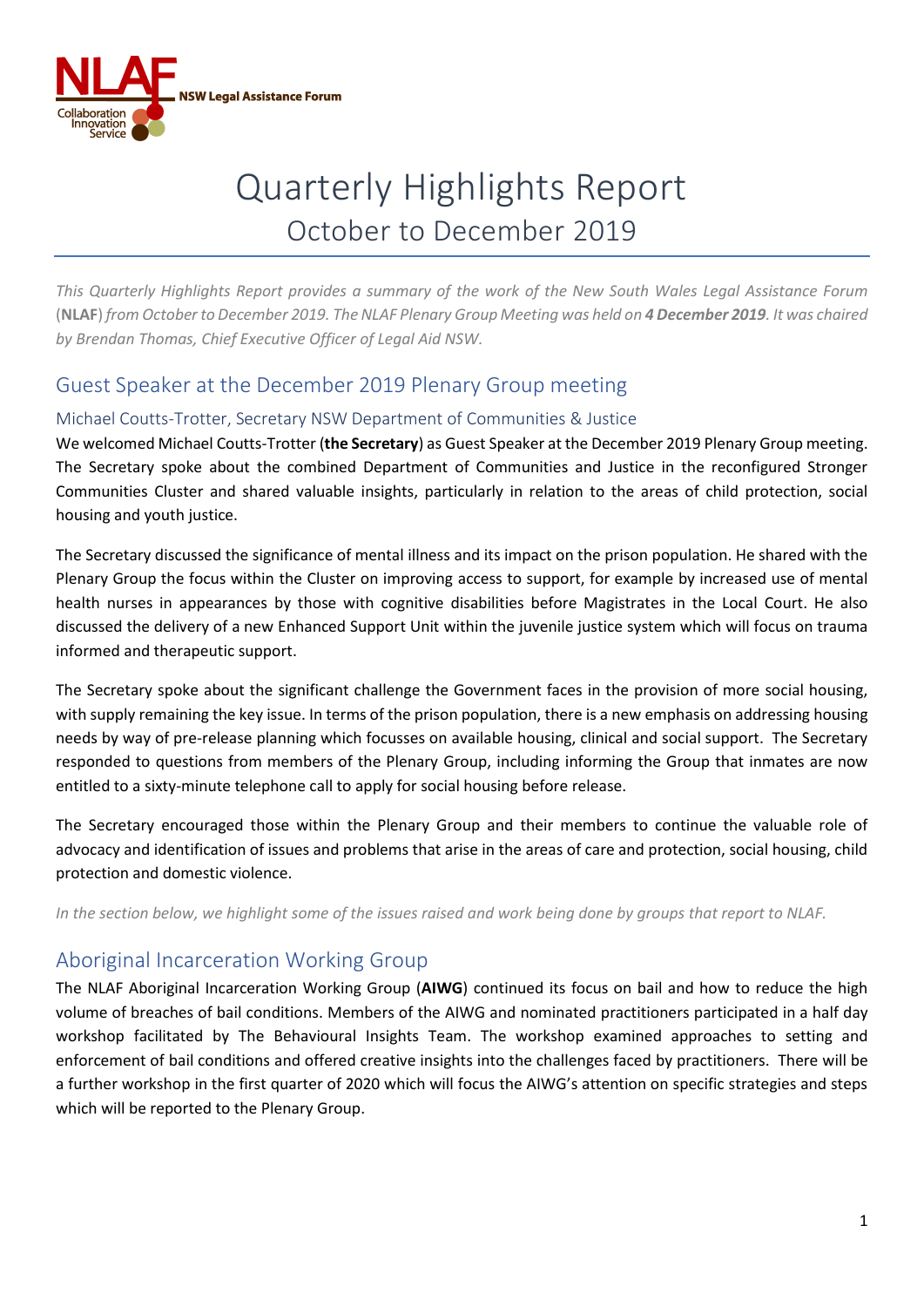

The AIWG also continued its analysis of Bureau of Crime Statistics and Research (**BOCSAR**) data on the overrepresentation in the prison population of Aboriginal persons. The Group observed a positive trend of reduced rates in the imprisonment and on remand rates for juveniles and will continue to analyse this data.

#### Collaborative Service Planning Working Group

In monthly meetings the Collaborative Service Planning Working Group (**CSPWG**) continued its work in relation to catchments for collaborative service planning. Initial consultation has now taken place across the metropolitan legal assistance sector and a map is being prepared to further consult on three proposed metropolitan catchments of Sydney South West, Sydney West and Sydney Central.

The four pilot locations of Central Tablelands, South Coast, Northern Rivers and Central Coast Community Legal Centres have had initial planning meetings focussing on service planning for Community Legal Education services and outreach advice.

The CSPWG has also begun work on a Memorandum of Understanding for data sharing.

### Fines and Traffic Law Working Group

The Fines and Traffic Law Working Group (**FTLWG**) continued its work with Dr Julia Quilter, Associate Professor, School of Law, University of Wollongong, on the impact of bicycle fines, particularly on young people. Initial data from the research demonstrates geographical disparity in enforcement, with twelve Local Government Areas accounting for around 50% of fines issued. The research also explores whether there are punitive effects that are disproportionate to offending. It is expected that the FTLWG will report on Dr Quilter's research outcomes in the first quarter of 2020.

The Prisoners and Identification Subcommittee of the FTLWG and the Prisoners Forum reported on the significant outcome of achieving in-principle agreement with the Registrar of Births Deaths and Marriages for the provision of 3000 free birth certificates to vulnerable prisoners who fit identified eligibility requirements.

#### Doli incapax Working Group

The operation of the presumption of doli incapax has come to the attention of the NSW Legal Assistance Forum and a new working group has been established. The Doli incapax Working Group is chaired by Legal Aid NSW and its members also include the Aboriginal Legal Service NSW/ACT, the Children's Court NSW, Community Legal Centres NSW (represented by Youth Law), the Law Society of NSW, the NSW Bar Association, NSW Police Force and Office of the Director of Public Prosecutions. The working group met for the first time in November 2019 and will focus its attention on practical steps to promote the consistency of the application of the principle of doli incapax across the NSW justice sector, in particular by police, prosecutors and the courts.

#### Cooperative Legal Services Delivery Program

The Cooperative Legal Services Delivery Program conducted an online survey of CLSD program partners, focussing on the program purpose and assessing suggestions for improvement. The CLSD Program will work with the Regional Coordinators to develop an action plan to address the issues identified in the survey. The CLSD [webpage](https://www.legalaid.nsw.gov.au/what-we-do/community-partnerships/cooperative-legal-services-delivery-clsd-program) has been redesigned and now has more detailed information on each region. NLAF members are encouraged to look at the available flyers, regional action plan and place-based information.